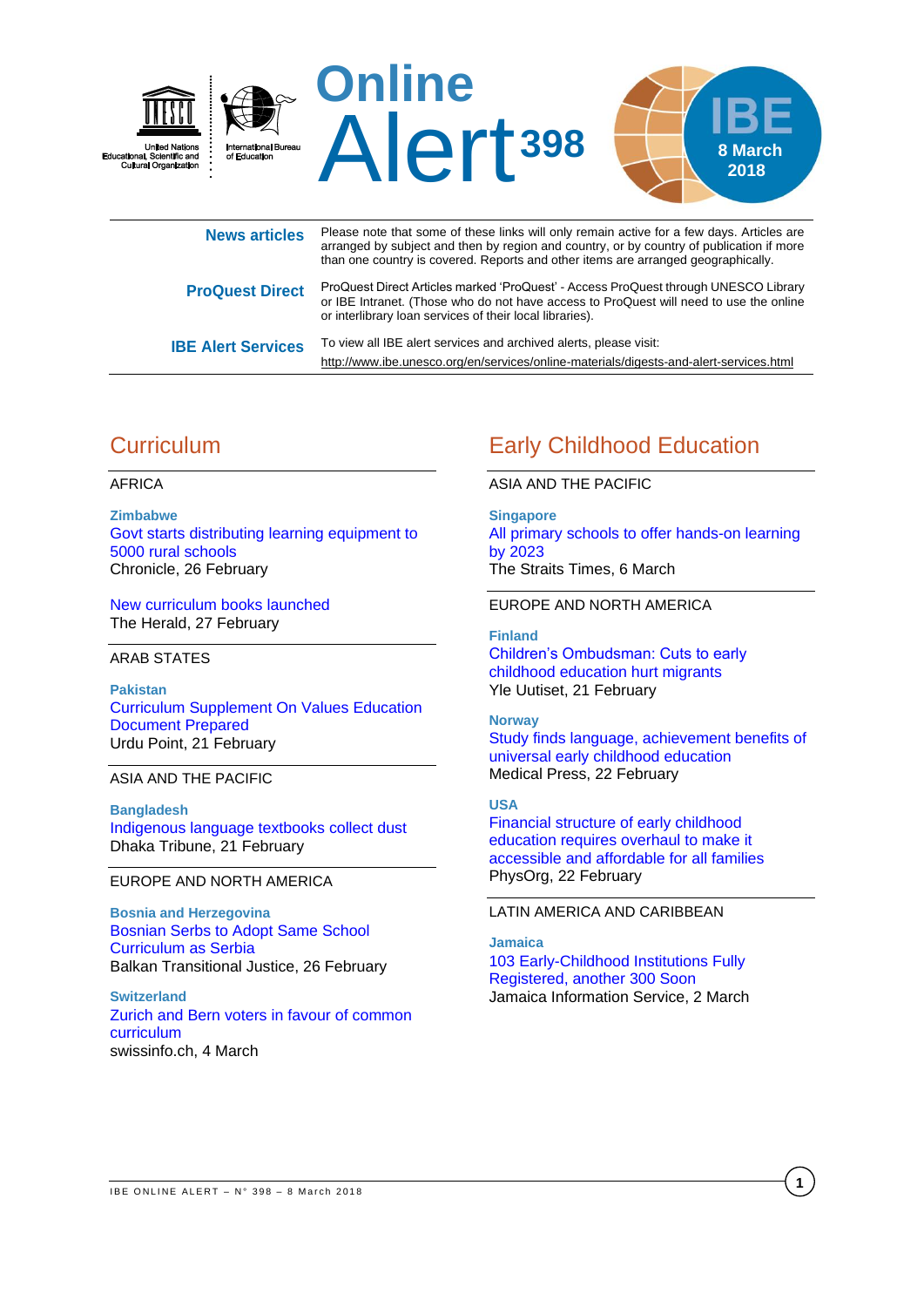# Education in emergencies

## AFRICA

**South Sudan** [In South Sudan, 'school is part of the peace](http://www.iiep.unesco.org/en/south-sudan-school-part-peace-building-process-4400)[building process'](http://www.iiep.unesco.org/en/south-sudan-school-part-peace-building-process-4400) UNESCO-IIEP, 23 February

## EUROPE AND NORTH AMERICA

**Europe** [Les réfugiés peuvent faire reconnaître leur](http://www.infomigrants.net/fr/post/7554/les-refugies-peuvent-faire-reconnaitre-leur-niveau-d-etudes-via-un-programme-du-conseil-de-l-europe)  [niveau d'études via un programme du Conseil](http://www.infomigrants.net/fr/post/7554/les-refugies-peuvent-faire-reconnaitre-leur-niveau-d-etudes-via-un-programme-du-conseil-de-l-europe)  [de l'Europe](http://www.infomigrants.net/fr/post/7554/les-refugies-peuvent-faire-reconnaitre-leur-niveau-d-etudes-via-un-programme-du-conseil-de-l-europe) InfoMigrants, 23 février

# Education System

### EUROPE AND NORTH AMERICA

**France**

Education : entre 200 et 300 [classes fermeront](https://www.francetvinfo.fr/societe/education/education-entre-200-et-300-classes-fermeront-a-la-rentree-en-milieu-rural-selon-jean-michel-blanquer_2641440.html)  [à la rentrée en milieu rural, selon](https://www.francetvinfo.fr/societe/education/education-entre-200-et-300-classes-fermeront-a-la-rentree-en-milieu-rural-selon-jean-michel-blanquer_2641440.html) Jean-Michel **[Blanquer](https://www.francetvinfo.fr/societe/education/education-entre-200-et-300-classes-fermeront-a-la-rentree-en-milieu-rural-selon-jean-michel-blanquer_2641440.html)** franceinfo, 5 mars

# Education Reform

### AFRICA

**Algeria** [The road to stability and security through](https://www.britishcouncil.org/partner/international-development/news-and-events/march-2018/The-road-to-stability-and-security-through-education-reform-in-Algeria)  [education reform in Algeria](https://www.britishcouncil.org/partner/international-development/news-and-events/march-2018/The-road-to-stability-and-security-through-education-reform-in-Algeria) British Council, March

ASIA AND THE PACIFIC

**Malaysia** [Education reform happening slowly but surely,](http://www.freemalaysiatoday.com/category/nation/2018/02/26/education-reform-happening-slowly-but-surely-says-govt-unit/)  [says govt unit](http://www.freemalaysiatoday.com/category/nation/2018/02/26/education-reform-happening-slowly-but-surely-says-govt-unit/) FMT News, 26 February

# Educational Technology

### ARAB STATES

### **UAE**

[Artificial intelligence dawns on UAE education](http://gulfnews.com/news/uae/education/artificial-intelligence-dawns-on-uae-education-sector-1.2178820)  [sector](http://gulfnews.com/news/uae/education/artificial-intelligence-dawns-on-uae-education-sector-1.2178820) Gulf News, 28 February

## ASIA AND THE PACIFIC

# **China**

[This remote Chinese school has just three](http://www.scmp.com/tech/china-tech/article/2135718/china-connects-remote-schools-technology-part-goal-eliminate-poverty)  [students. But with live streaming technology,](http://www.scmp.com/tech/china-tech/article/2135718/china-connects-remote-schools-technology-part-goal-eliminate-poverty)  [they share a classroom with hundreds](http://www.scmp.com/tech/china-tech/article/2135718/china-connects-remote-schools-technology-part-goal-eliminate-poverty) South China Morning Post, 6 March

### EUROPE AND NORTH AMERICA

**United Kingdom** [The robot helping ill kids to beat loneliness:](https://www.reuters.com/article/us-europe-education-healthcare/the-robot-helping-ill-kids-to-beat-loneliness-and-keep-learning-idUSKCN1GD56T)  and keep learning **[\(Opens in Chrome\)](https://www.reuters.com/article/us-europe-education-healthcare/the-robot-helping-ill-kids-to-beat-loneliness-and-keep-learning-idUSKCN1GD56T)** Reuters, 1 March

## LATIN AMERICA AND CARIBBEAN

**Colombia** [TEB 2018: Los colegios le apuestan a la](http://www.eltiempo.com/tecnosfera/colegios-se-reunen-en-teb-para-desarrollar-proyectos-tecnologicos-189130)  [innovación y a la tecnología](http://www.eltiempo.com/tecnosfera/colegios-se-reunen-en-teb-para-desarrollar-proyectos-tecnologicos-189130) El Tiempo, 2 marzo

**Nicaragua** [Proyecto millonario dará acceso a la](https://www.elnuevodiario.com.ni/nacionales/456390-proyecto-millonario-dara-acceso-tecnologia-80-mil/)  [tecnología a 80 mil alumnos en Nicaragua](https://www.elnuevodiario.com.ni/nacionales/456390-proyecto-millonario-dara-acceso-tecnologia-80-mil/) El Nuevo Diario, 20 Febrero

# Gender in education

### AFRICA

**Algeria** [Algerian unions work towards increased](https://www.ei-ie.org/en/detail/15723/algerian-unions-work-towards-increased-gender-equality)  [gender equality](https://www.ei-ie.org/en/detail/15723/algerian-unions-work-towards-increased-gender-equality) Education International, 5 March

**Malawi** ['I'm beautiful, but I'm dangerous': Consent](https://edition.cnn.com/2018/03/04/africa/malawi-consent-classes-asequals-intl/)  [classes teach children no means no](https://edition.cnn.com/2018/03/04/africa/malawi-consent-classes-asequals-intl/) CNN, 4 March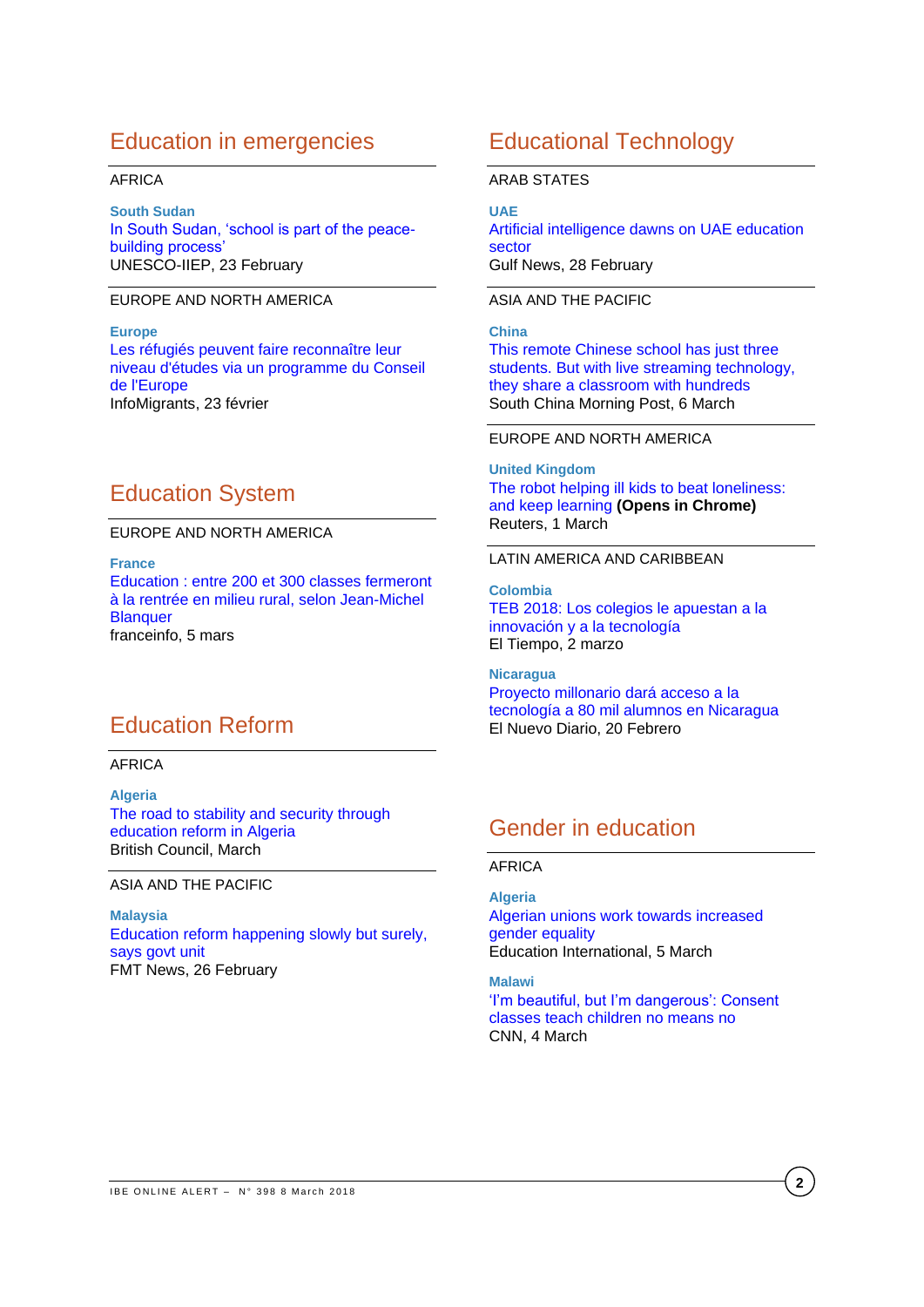# Inclusive Education

### AFRICA

### **Nigeria**

[Lafia school creates positive experience for](https://www.dailytrust.com.ng/lafia-school-creates-positive-experience-for-physically-challenged-pupils.html)  [physically challenged pupils](https://www.dailytrust.com.ng/lafia-school-creates-positive-experience-for-physically-challenged-pupils.html)  Daily Trust, 22 February

### **Senegal**

[Education inclusive : Plaidoyer pour l'accès](http://www.lesoleil.sn/actualites/item/76090-education-inclusive-plaidoyer-pour-l-acces-des-enfants-atteints-d-une-deficience-a-l-ecole.html)  [des enfants atteints d'une déficience](http://www.lesoleil.sn/actualites/item/76090-education-inclusive-plaidoyer-pour-l-acces-des-enfants-atteints-d-une-deficience-a-l-ecole.html) à l'école Le Soleil, 23 février

## EUROPE AND NORTH AMERICA

### **Canada**

[Liberals reword Education Reform Act to](http://www.cbc.ca/news/canada/nova-scotia/education-zach-churchill-inclusion-special-needs-students-1.4563705)  [include students with special needs](http://www.cbc.ca/news/canada/nova-scotia/education-zach-churchill-inclusion-special-needs-students-1.4563705)  CBC News, 6 March

**Spain** [Madrid por la educación inclusiva](http://eldiariodelaeducacion.com/blog/2018/03/01/madrid-la-educacion-inclusiva/) El Diario de la Educación, 1 marzo

[La Rioja aplica el primer método inclusivo para](http://www.larioja.com/la-rioja/rioja-aplica-primer-20180302144054-nt.html)  [aprender braille](http://www.larioja.com/la-rioja/rioja-aplica-primer-20180302144054-nt.html) La Rioja, 2 marzo

# **Literacy**

## EUROPE AND NORTH AMERICA

**United Kingdom** [Study uncovers literacy challenge among](https://phys.org/news/2018-02-uncovers-literacy-teenagers-due-lack.html)  [teenagers due to lack of reading focus in](https://phys.org/news/2018-02-uncovers-literacy-teenagers-due-lack.html)  [secondary schools](https://phys.org/news/2018-02-uncovers-literacy-teenagers-due-lack.html) PhysOrg, 23 February

### INTERNATIONAL

[Books are essential to solving the global](https://gemreportunesco.wordpress.com/2018/02/23/books-are-essential-to-solving-the-global-learning-crisis/)  [learning crisis](https://gemreportunesco.wordpress.com/2018/02/23/books-are-essential-to-solving-the-global-learning-crisis/) World Education Blog, 22 February

[Children taught in their mother language are](https://gemreportunesco.wordpress.com/2018/02/21/children-taught-in-their-mother-language-are-more-likely-to-develop-literacy-skills/)  [more likely to develop literacy skills](https://gemreportunesco.wordpress.com/2018/02/21/children-taught-in-their-mother-language-are-more-likely-to-develop-literacy-skills/) World Education Blog, 21 February **[Spanish](https://educacionmundialblog.wordpress.com/2018/02/21/los-ninos-que-aprenden-en-su-lengua-materna-tienen-mas-probabilidades-de-desarrollar-habilidades-de-alfabetizacion/)** 

# School violence

## EUROPE AND NORTH AMERICA

### **USA**

[Report: U.S. education sector to see](http://www.securityinfowatch.com/news/12400036/report-us-education-sector-to-see-minuscule-growth-in-demand-for-security-equipment-and-services)  [minuscule growth in demand for security](http://www.securityinfowatch.com/news/12400036/report-us-education-sector-to-see-minuscule-growth-in-demand-for-security-equipment-and-services)  [equipment and services](http://www.securityinfowatch.com/news/12400036/report-us-education-sector-to-see-minuscule-growth-in-demand-for-security-equipment-and-services) Security Info Watch, 26 February

[50 School Violence Threats Are Being Made](http://www.newsweek.com/50-school-violence-threats-are-being-made-every-day-parkland-massacre-815699)  [Every Day Since The Parkland Massacre](http://www.newsweek.com/50-school-violence-threats-are-being-made-every-day-parkland-massacre-815699) Newsweek, 22 February

# Teachers/Teacher Education

# AFRICA

### **Liberia**

[President George Weah Turns to Nigeria's](https://www.frontpageafricaonline.com/index.php/news/7126-president-george-weah-turns-to-nigeria-s-ailing-education-sector-for-6-000-teachers)  [Ailing Education Sector For 6,000 Teachers](https://www.frontpageafricaonline.com/index.php/news/7126-president-george-weah-turns-to-nigeria-s-ailing-education-sector-for-6-000-teachers) Front Page Africa, 6 March

### **Malawi**

[School enrolment swells amidst education](http://www.times.mw/school-enrolment-swells-amidst-education-challenges/)  challenges **[\(Opens in Chrome\)](http://www.times.mw/school-enrolment-swells-amidst-education-challenges/)** The Times, 23 February

#### ASIA AND THE PACIFIC

**Malaysia and New Zealand** [NZTC to provide pre-school teacher education](http://www.scoop.co.nz/stories/ED1803/S00008/nztc-to-provide-pre-school-teacher-education-in-malaysia.htm)  [in Malaysia](http://www.scoop.co.nz/stories/ED1803/S00008/nztc-to-provide-pre-school-teacher-education-in-malaysia.htm) SCOOP Independent News, 1 March

# Reports, publications, etc.

## AFRICA

**Mozambique, Rwanda, Zimbabwe** [ICT Transforming Education in Africa](http://unesdoc.unesco.org/images/0026/002615/261534e.pdf)  [UNESCO-KFIT Project Update, February 2018](http://unesdoc.unesco.org/images/0026/002615/261534e.pdf)  UNESCO-KFIT, February 2018

### **Zambia**

[ESD in Teacher Education Institutions: Case](http://unesdoc.unesco.org/images/0026/002615/261547e.pdf)  [studies of best practices in Zambia](http://unesdoc.unesco.org/images/0026/002615/261547e.pdf)  Zambia National Commission for UNESCO, 2017

**3**